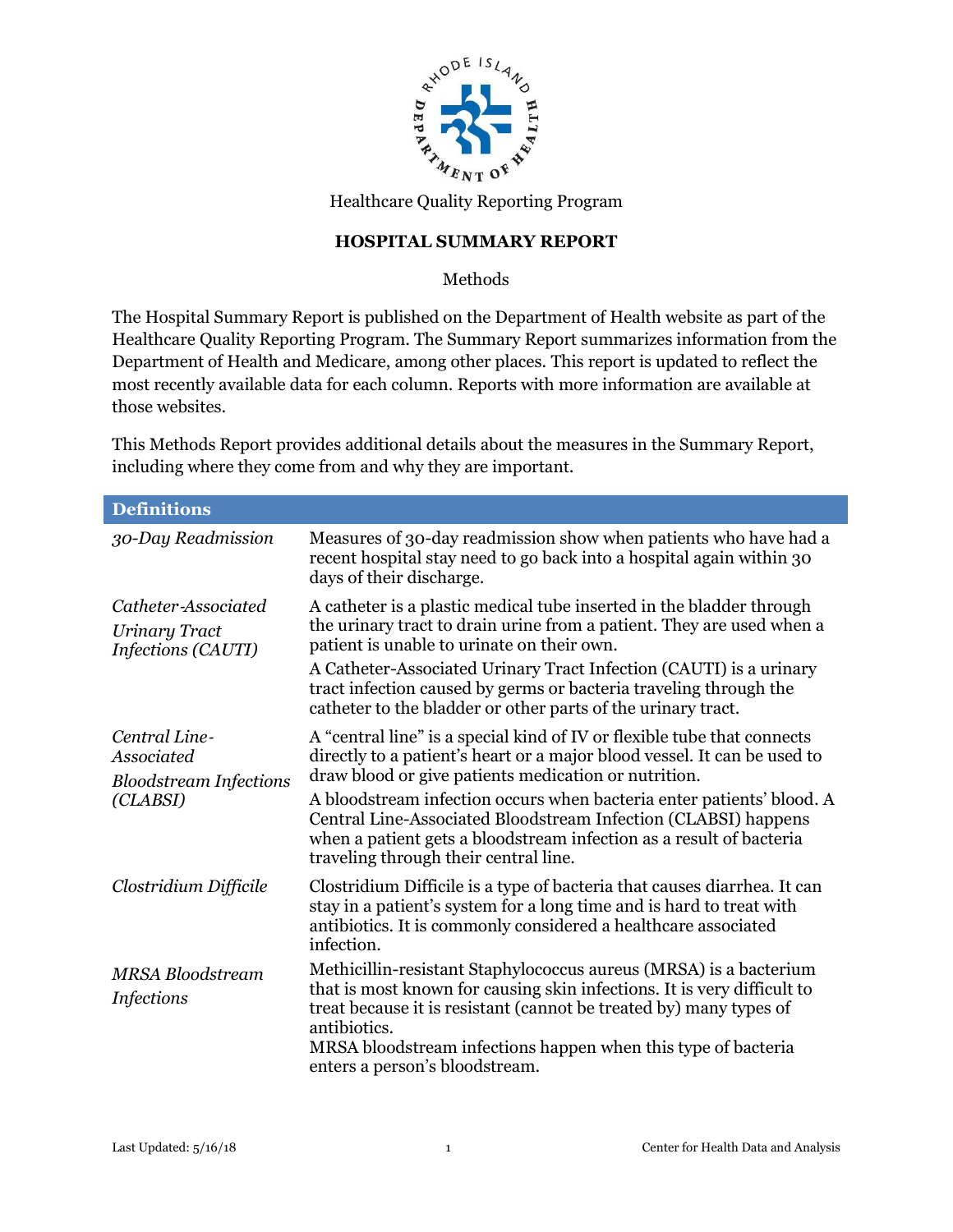#### **Summary Report Measures**

| <b>Quality Measures</b>                                                              |                                                                                                                                                                                                                                                                                                                                                                                                                                                                                                                                                                                                                                                                                                                              |  |
|--------------------------------------------------------------------------------------|------------------------------------------------------------------------------------------------------------------------------------------------------------------------------------------------------------------------------------------------------------------------------------------------------------------------------------------------------------------------------------------------------------------------------------------------------------------------------------------------------------------------------------------------------------------------------------------------------------------------------------------------------------------------------------------------------------------------------|--|
| Rate of Readmission<br>after Discharge                                               | Reflects the rate of 30-day all-cause unplanned readmissions.<br>Unplanned readmissions soon after discharge are often due to<br>inadequate care during a patient's hospital stay, or poor discharge<br>planning. It is the hospital's responsibility to ensure that patients are<br>healthy enough to leave the hospital and that there is an appropriate<br>discharge plan in place.<br>This measure is collected by Medicare and is reported on Medicare's<br>Hospital Compare website. The data comes from Medicare<br>enrollment and claims data, as submitted by the facilities. The rates<br>take into account how sick patients were before they were admitted to<br>the hospital. This measure is updated annually. |  |
| Serious Surgical<br>Complications                                                    | Reflects a composite measure of serious complications during<br>surgery; including, but not limited to, pressure sores rate,<br>perioperative hemorrhage or hematoma rate, postoperative<br>respiratory failure rate and postoperative sepsis rate.<br>This measure is collected by Medicare and is reported on Medicare's<br>Hospital Compare website. The data comes from Medicare<br>enrollment and claims data, as submitted by the facilities. This<br>measure is updated annually.                                                                                                                                                                                                                                     |  |
| <b>Emergency Department Measures</b>                                                 |                                                                                                                                                                                                                                                                                                                                                                                                                                                                                                                                                                                                                                                                                                                              |  |
| Average time spent in<br>the ED before being<br>seen by a healthcare<br>professional | Reflects the average amount of time between when a patient enters<br>the Emergency Department (ED) and when they are seen by a<br>healthcare professional. It is important to know how quickly a<br>hospital is able to see a patient once they have come in for emergency<br>care.<br>This measure is collected by Medicare and is reported on Medicare's<br>Hospital Compare website. The data comes from the outpatient<br>Quality Reporting (OQR) program, as submitted by the facilities. This                                                                                                                                                                                                                          |  |

measure is updated quarterly.

*Average time spent in ED after the doctor decided to admit them before being taken to their inpatient room*

that they can receive the appropriate level of care. This measure is collected by Medicare and is reported on Medicare's Hospital Compare website. The data comes from the Outpatient Quality Reporting (OQR) program, as submitted by the facilities. This measure is updated quarterly.

an admitted patient from the ED to their inpatient room. It is

Reflects the average amount of time it takes for a hospital to transfer

important that admitted patients be taken to their inpatient room so

#### **Infections Measures**

*Catheter*‐*Associated Urinary Tract Infections (CAUTI)*

Reflects whether the number of CAUTI infections in a facility's Intensive Care Unit (ICU) and select wards was worse than, the same as or better than the national average, based on a standardized infection ratio (SIR). This data set only includes infections identified by a lab. These infections can make people very sick and even cause death. These infections can be avoided though the use of good hygiene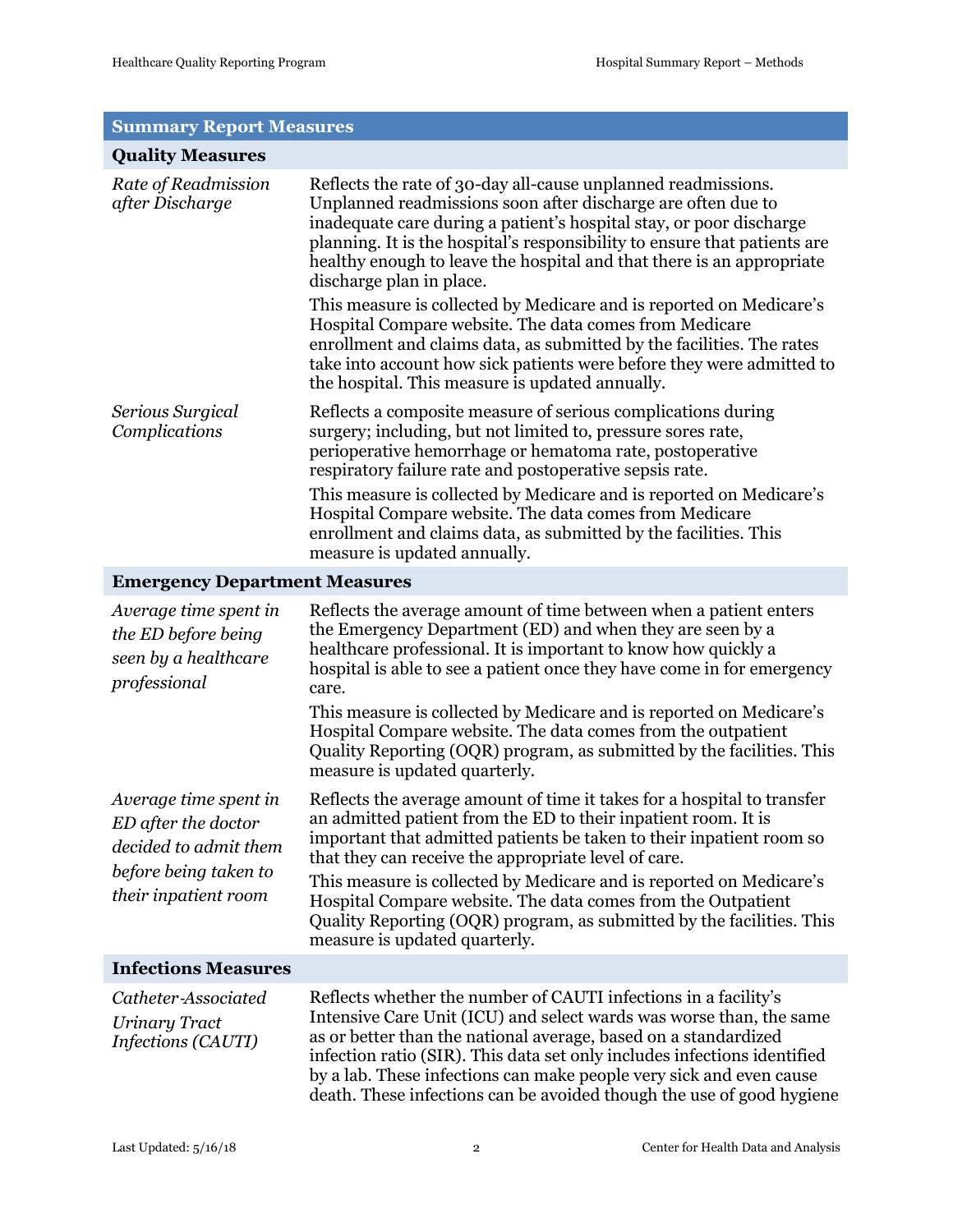|                                                                             | practices and through the reduction of unnecessary catheterization.<br>Hospitals should have policies and practices in place to help avoid<br>this type of infection.                                                                                                                                                                                                                                                                                                                                                                                                                                                           |
|-----------------------------------------------------------------------------|---------------------------------------------------------------------------------------------------------------------------------------------------------------------------------------------------------------------------------------------------------------------------------------------------------------------------------------------------------------------------------------------------------------------------------------------------------------------------------------------------------------------------------------------------------------------------------------------------------------------------------|
|                                                                             | The Centers for Disease Control and Prevention (CDC) collects data<br>from hospitals via the National Healthcare Safety Network (NHSN)<br>tool. This information is reported on Medicare's Hospital Compare<br>website. This measure is updated quarterly.                                                                                                                                                                                                                                                                                                                                                                      |
| Central Line-<br>Associated<br><b>Bloodstream Infections</b><br>(CLABSI)    | Reflects whether the number of CLABSI infections in a facility's<br>Intensive Care Unit (ICU) and select wards was worse than, the same<br>as or better than the national average, based on a standardized<br>infection ratio (SIR). This data set only includes infections identified<br>by a lab. These infections can make people very sick and even cause<br>death. These infections can be avoided through good hygiene<br>practices and through the proper care of patients with central lines or<br>other medical tubing. Hospitals should have policies and practices in<br>place to help avoid this type of infection. |
|                                                                             | The Centers for Disease Control and Prevention (CDC) collects data<br>from hospitals via the National Healthcare Safety Network (NHSN)<br>tool; hospitals are required to submit data for this measure. This<br>information is reported on Medicare's Hospital Compare website.<br>This measure is updated quarterly.                                                                                                                                                                                                                                                                                                           |
| Clostridium Difficile<br><b>Infections</b>                                  | Reflects whether the number of C. Difficile infections at a facility was<br>worse than, the same as or better than the national average, based on<br>a standardized infection ratio (SIR). This data set only includes<br>infections identified by a lab and patients may or may not display<br>clinical symptoms. These infections can make people very sick and<br>even cause death. They can be avoided by using good hygiene<br>practices and good antimicrobial stewardship. Hospitals should have<br>policies and practices in place to help avoid this type of infection.                                                |
|                                                                             | The Centers for Disease Control and Prevention (CDC) collects data<br>from hospitals via the National Healthcare Safety Network (NHSN)<br>tool. This information is reported on Medicare's Hospital Compare<br>website. This measure is updated quarterly.                                                                                                                                                                                                                                                                                                                                                                      |
| <b>Healthcare Workers</b><br>Who Received Flu<br>Vaccination                | This measure looks at the percentage of healthcare workers that<br>receive an influenza vaccination during the influenza season<br>(October-March). Vaccinating healthcare workers against the flu<br>helps patients to avoid getting the flu.                                                                                                                                                                                                                                                                                                                                                                                  |
|                                                                             | This measure comes from data collected by the Department of<br>Health's Immunization Program and is published by the Department<br>of Health's Healthcare Quality Reporting Program. This information<br>is updated annually and is submitted by the facility.                                                                                                                                                                                                                                                                                                                                                                  |
| Central Line-<br><b>Associated MRSA</b><br>Bloodstream<br><b>Infections</b> | Reflects whether the number of MRSA (Methicillin-resistant<br>Staphylococcus aureus) Bloodstream Infections at a facility was worse<br>than, the same as or better than the national average, based on a<br>standardized infection ratio (SIR). This data set only includes<br>infections identified by a laboratory test. MRSA Bloodstream<br>Infections are extremely hard to treat because they are resistant to<br>many antibiotics. These infections can make people very sick and                                                                                                                                         |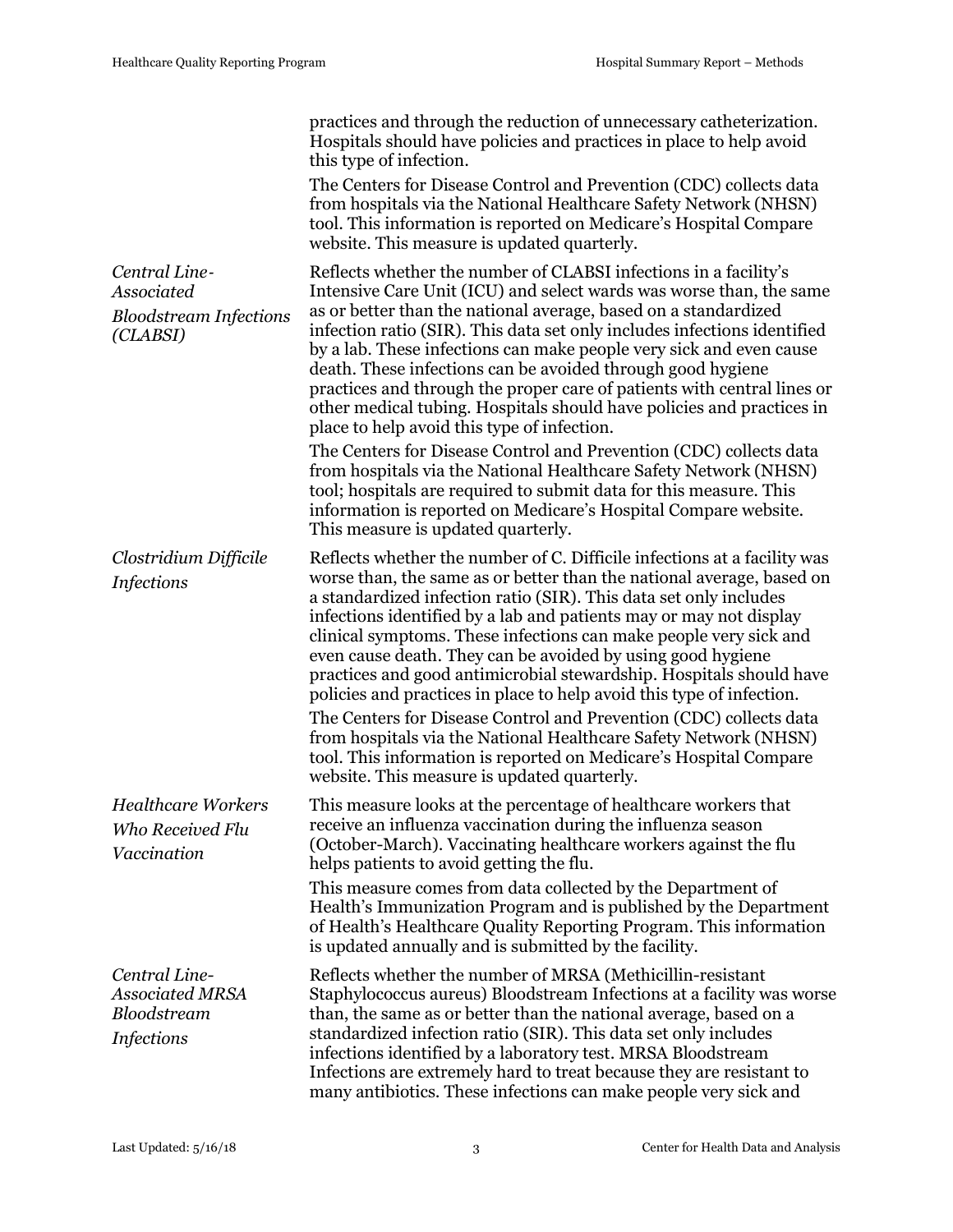even cause death. These infections can be avoided through good hygiene practices and by taking appropriate care of patients receiving intravenous medications or fluids.

The Centers for Disease Control and Prevention (CDC) collects data from hospitals via the National Healthcare Safety Network (NHSN) tool. This information is reported on Medicare's Hospital Compare website. This measure is updated quarterly.

### **Satisfaction Measures**

| Patients who Reported<br>The Hospital Was<br>Clean | Reflects the percentage of surveyed patients who said that their<br>hospital room and bathroom were "Always" clean. Cleanliness and<br>hygiene are important for patient care and safety. Poor hygiene and<br>cleanliness can lead to serious infections and complications.                                                                                                                   |
|----------------------------------------------------|-----------------------------------------------------------------------------------------------------------------------------------------------------------------------------------------------------------------------------------------------------------------------------------------------------------------------------------------------------------------------------------------------|
|                                                    | This measure is collected through the Hospital Consumer Assessment<br>of Healthcare Providers and Systems (HCAHPS) survey conducted by<br>hospitals, and is reported on Medicare's Hospital Compare website.<br>Although this measure is reported on the Medicare Hospital Compare<br>website, this survey is not restricted to Medicare beneficiaries. This<br>measure is updated quarterly. |
| Patients who Gave<br>Their Hospital a 9 or<br>10   | Reflects the percentage of surveyed patients who would rate the<br>hospital where they received care as a 9 or a 10 on a scale of 0 (lowest)<br>to 10 (highest). This measure is meant to encompass a patient's<br>overall perception of their treatment and care while in the hospital.                                                                                                      |
|                                                    | This measure is collected through the Hospital Consumer Assessment<br>of Healthcare Providers and Systems (HCAHPS) survey conducted by<br>hospitals, and is reported on Medicare's Hospital Compare website.<br>Although this measure is reported on the Medicare Hospital Compare<br>website, this survey is not restricted to Medicare beneficiaries. This<br>measure is updated quarterly. |
| Patients who Would<br>Recommend the<br>Hospital    | Reflects the percentage of surveyed patients who reported that they<br>would recommend the hospital where they received care to others.<br>Many people find peer recommendations helpful when deciding<br>where they wish to receive care.                                                                                                                                                    |
|                                                    | This measure is collected through the Hospital Consumer Assessment<br>of Healthcare Providers and Systems (HCAHPS) survey conducted by<br>hospitals, and is reported on Medicare's Hospital Compare website.<br>Although this measure is reported on the Medicare Hospital Compare<br>website, this survey is not restricted to Medicare beneficiaries. This<br>measure is updated quarterly. |

### **Missing Data**

Not all data is available for all facilities. This could be due to the data collection process or because the facility did not submit data for a particular report. It could also be because the facility had an insufficient number of responses for a particular category. For more information about missing information in a specific category see the report or the additional information section.

### **Data Collection Period**